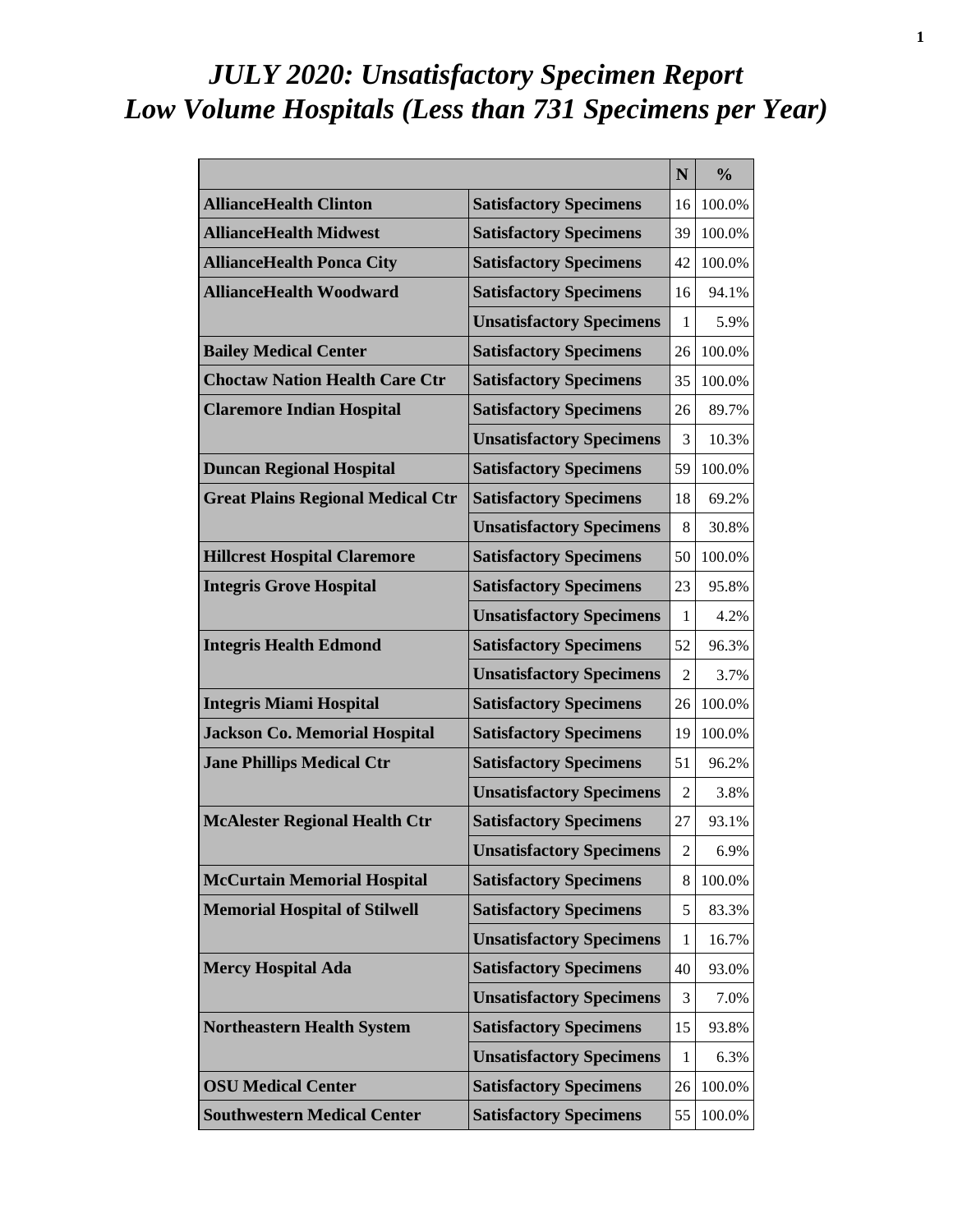# *JULY 2020: Unsatisfactory Specimen Report Low Volume Hospitals (Less than 731 Specimens per Year)*

|                                        |                                 |    | $\frac{0}{0}$ |
|----------------------------------------|---------------------------------|----|---------------|
| <b>St. John Owasso</b>                 | <b>Satisfactory Specimens</b>   | 43 | 91.5%         |
|                                        | <b>Unsatisfactory Specimens</b> | 4  | 8.5%          |
| <b>St. Mary's Regional Medical Ctr</b> | <b>Satisfactory Specimens</b>   | 30 | 100.0%        |
| <b>Weatherford Regional Hospital</b>   | <b>Satisfactory Specimens</b>   | 10 | 90.9%         |
|                                        | <b>Unsatisfactory Specimens</b> |    | 9.1%          |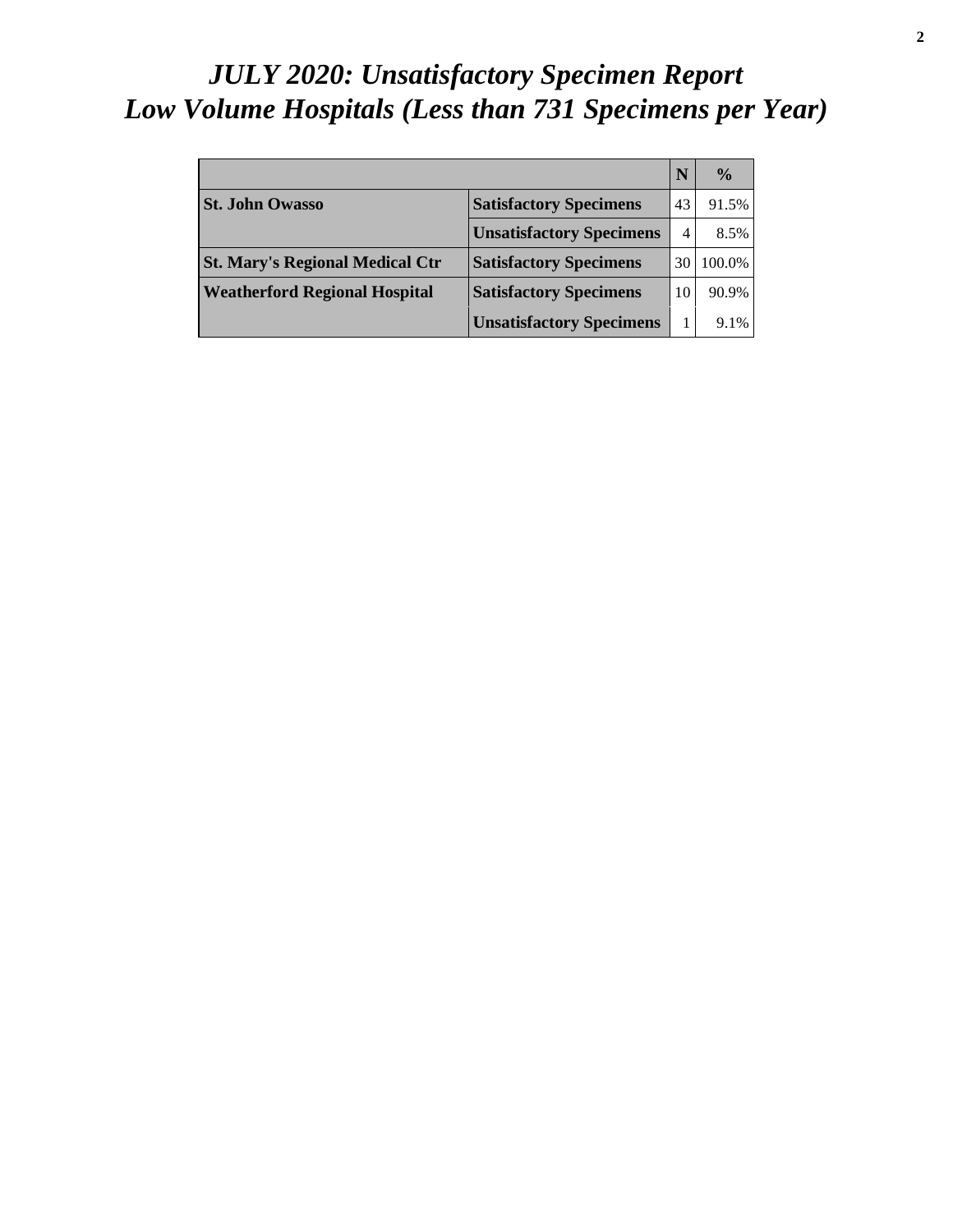#### *JULY 2020: Unsatisfactory Specimen Report Low Volume Hospitals (Less than 731 Specimens per Year)*

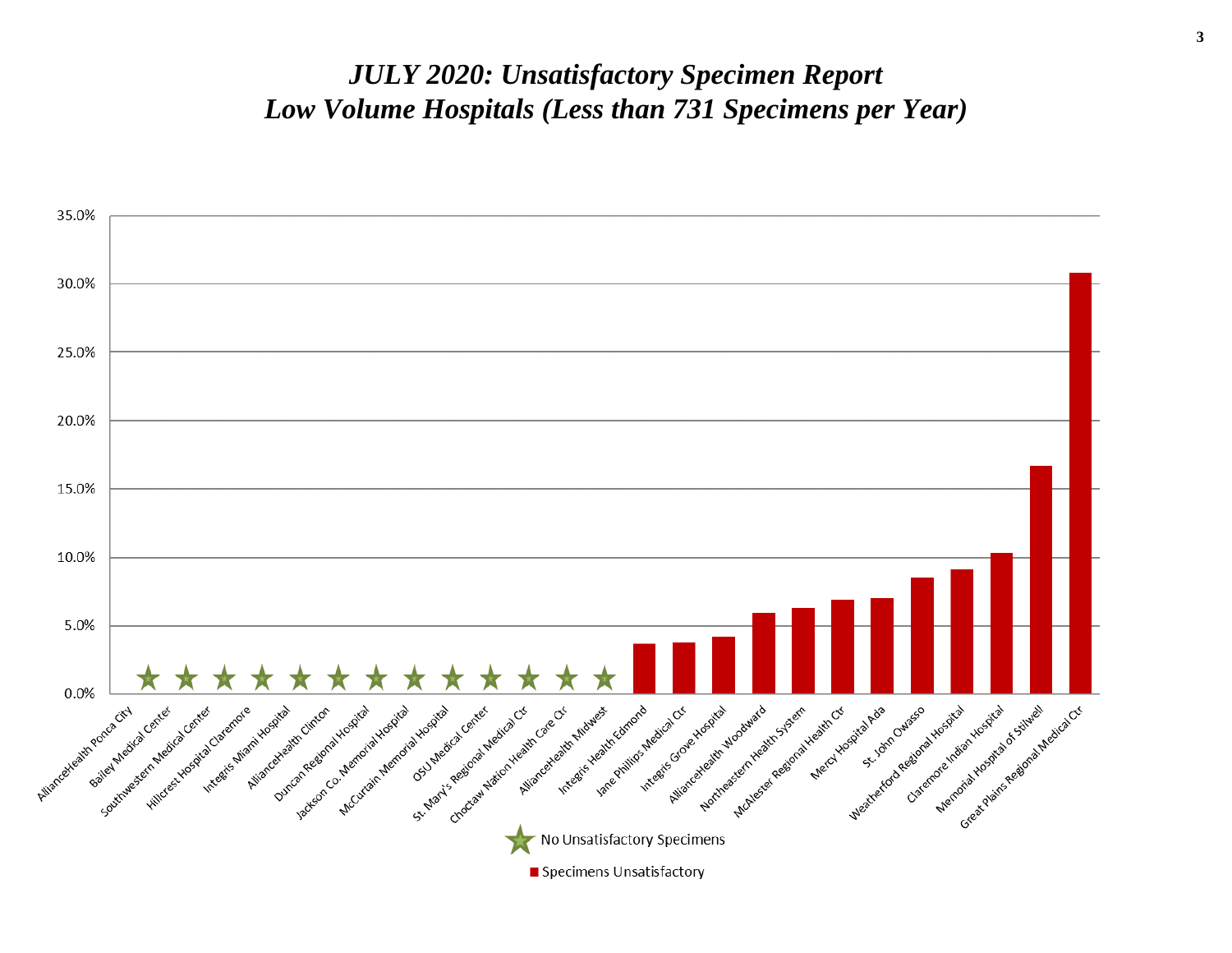# *JULY 2020: Unsatisfactory Specimen Report Medium Volume Hospitals (731-2499 Specimens per Year)*

|                                          |                                 | N   | $\frac{0}{0}$ |
|------------------------------------------|---------------------------------|-----|---------------|
| <b>AllianceHealth Durant</b>             | <b>Satisfactory Specimens</b>   | 78  | 100.0%        |
| <b>Chickasaw Nation Medical Ctr</b>      | <b>Satisfactory Specimens</b>   | 81  | 95.3%         |
|                                          | <b>Unsatisfactory Specimens</b> | 4   | 4.7%          |
| <b>Comanche Co. Memorial Hosp</b>        | <b>Satisfactory Specimens</b>   | 109 | 99.1%         |
|                                          | <b>Unsatisfactory Specimens</b> | 1   | 0.9%          |
| <b>Hillcrest Hospital South</b>          | <b>Satisfactory Specimens</b>   | 141 | 99.3%         |
|                                          | <b>Unsatisfactory Specimens</b> | 1   | 0.7%          |
| <b>Integris Bass Baptist Health Ctr</b>  | <b>Satisfactory Specimens</b>   | 67  | 100.0%        |
| <b>Integris Canadian Valley Hospital</b> | <b>Satisfactory Specimens</b>   | 83  | 100.0%        |
| <b>Integris Southwest Medical Ctr</b>    | <b>Satisfactory Specimens</b>   | 86  | 96.6%         |
|                                          | <b>Unsatisfactory Specimens</b> | 3   | 3.4%          |
| <b>Lakeside Women's Hospital</b>         | <b>Satisfactory Specimens</b>   | 140 | 100.0%        |
| <b>Mercy Hospital Ardmore</b>            | <b>Satisfactory Specimens</b>   | 44  | 97.8%         |
|                                          | <b>Unsatisfactory Specimens</b> | 1   | 2.2%          |
| <b>Saint Francis Hospital South</b>      | <b>Satisfactory Specimens</b>   | 74  | 100.0%        |
| <b>Saint Francis Muskogee</b>            | <b>Satisfactory Specimens</b>   | 49  | 100.0%        |
| <b>St. Anthony Hospital</b>              | <b>Satisfactory Specimens</b>   | 104 | 94.5%         |
|                                          | <b>Unsatisfactory Specimens</b> | 6   | 5.5%          |
| <b>St. Anthony Shawnee Hospital</b>      | <b>Satisfactory Specimens</b>   | 60  | 100.0%        |
| <b>Stillwater Medical Center</b>         | <b>Satisfactory Specimens</b>   | 70  | 100.0%        |
| <b>WW Hastings Indian Hospital</b>       | <b>Satisfactory Specimens</b>   | 69  | 100.0%        |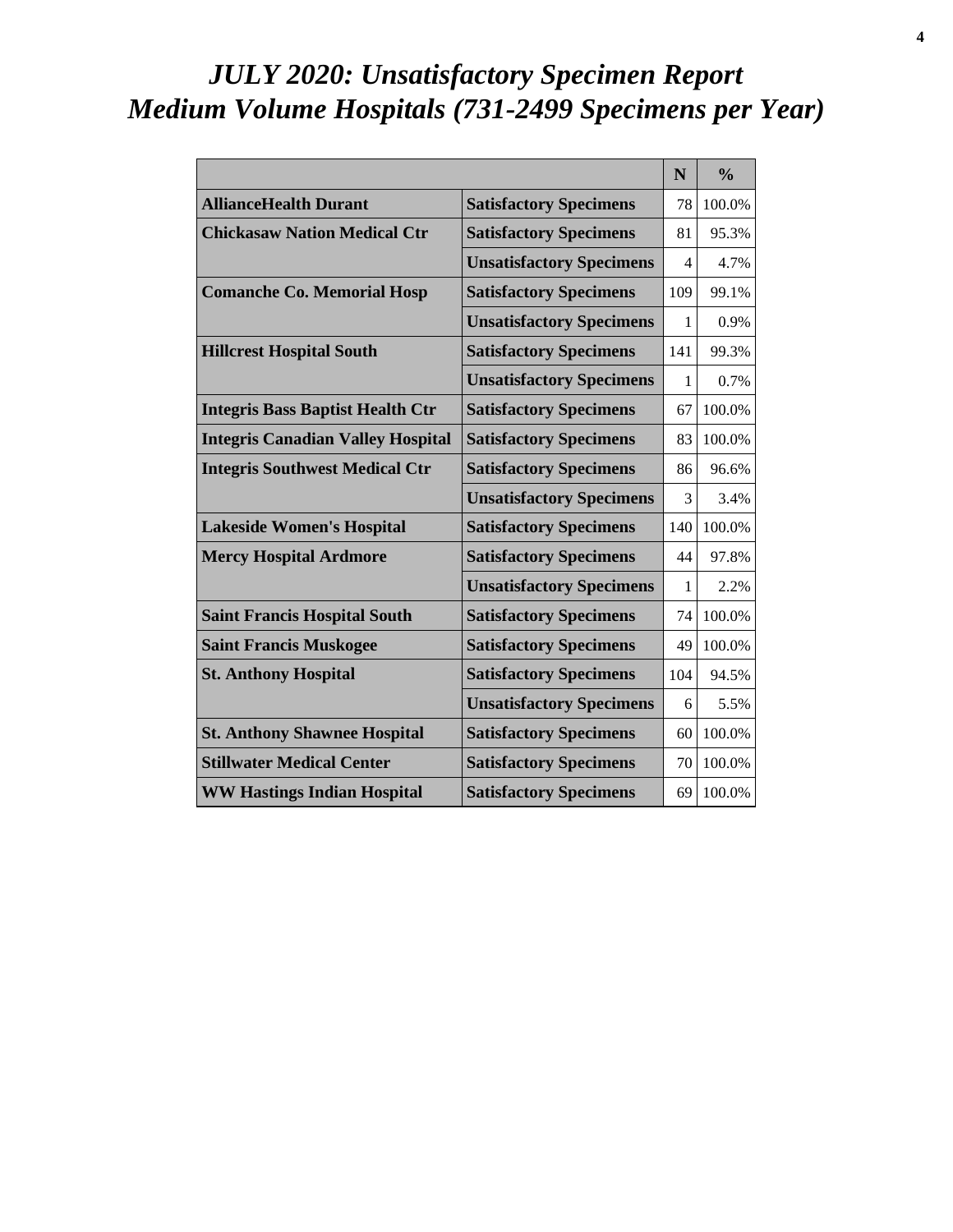#### *JULY 2020: Unsatisfactory Specimen Report Medium Volume Hospitals (731-2499 Specimens per Year)*

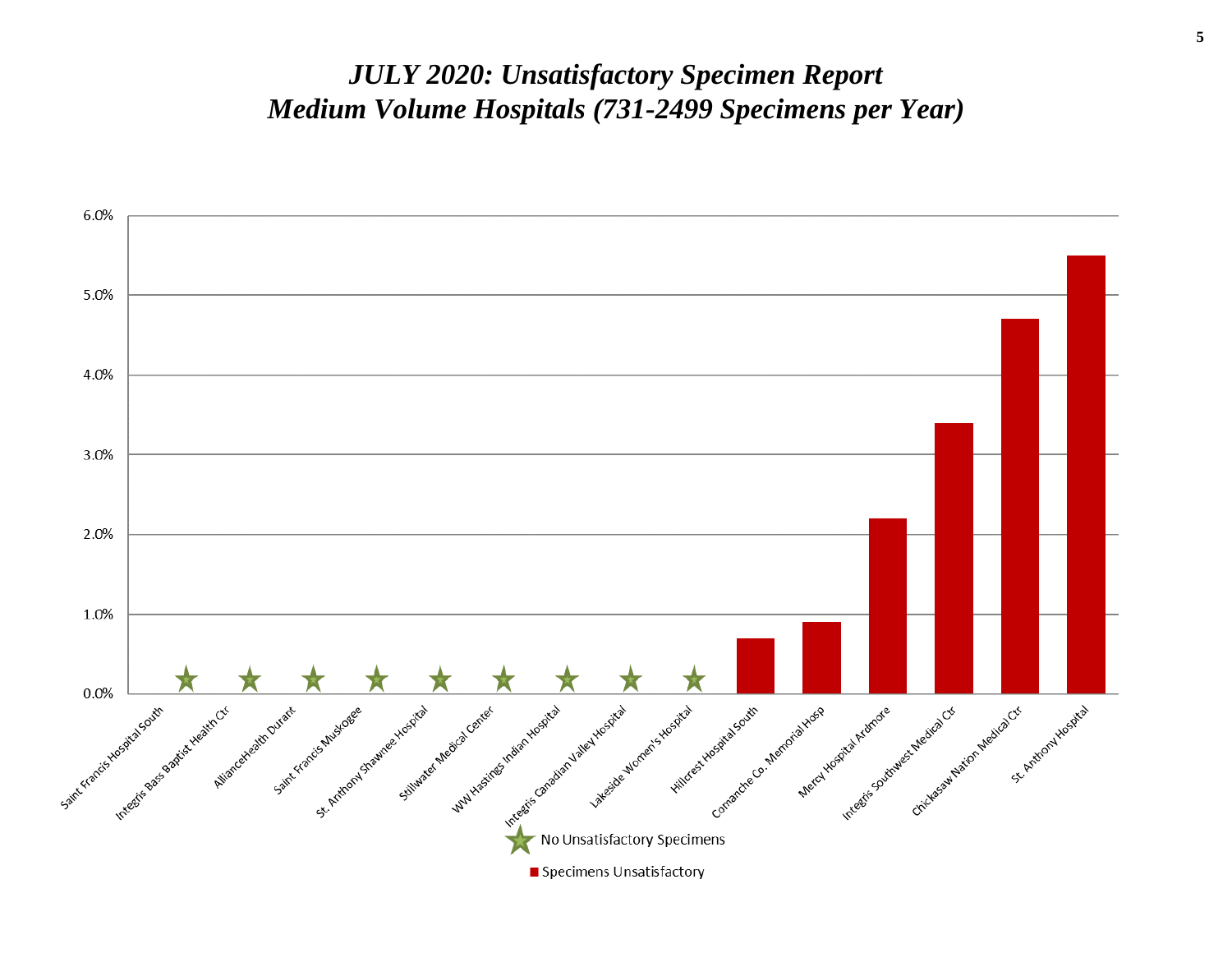# *JULY 2020: Unsatisfactory Specimen Report High Volume Hospitals (2500 or More Specimens per Year)*

|                                          |                                 | N   | $\frac{0}{0}$ |
|------------------------------------------|---------------------------------|-----|---------------|
| <b>Children's Hosp at OU Medical Ctr</b> | <b>Satisfactory Specimens</b>   | 442 | 98.4%         |
|                                          | <b>Unsatisfactory Specimens</b> | 7   | 1.6%          |
| <b>Hillcrest Medical Center</b>          | <b>Satisfactory Specimens</b>   | 285 | 99.7%         |
|                                          | <b>Unsatisfactory Specimens</b> | 1   | 0.3%          |
| <b>Integris Baptist Medical Ctr-OKC</b>  | <b>Satisfactory Specimens</b>   | 300 | 100.0%        |
| <b>Mercy Hospital Oklahoma City</b>      | <b>Satisfactory Specimens</b>   | 366 | 97.9%         |
|                                          | <b>Unsatisfactory Specimens</b> | 8   | 2.1%          |
| <b>Norman Regional Health System</b>     | <b>Satisfactory Specimens</b>   | 244 | 97.6%         |
|                                          | <b>Unsatisfactory Specimens</b> | 6   | 2.4%          |
| <b>Saint Francis Hospital</b>            | <b>Satisfactory Specimens</b>   | 479 | 99.0%         |
|                                          | <b>Unsatisfactory Specimens</b> | 5   | 1.0%          |
| <b>St. John Medical Center</b>           | <b>Satisfactory Specimens</b>   | 235 | 97.5%         |
|                                          | <b>Unsatisfactory Specimens</b> | 6   | 2.5%          |